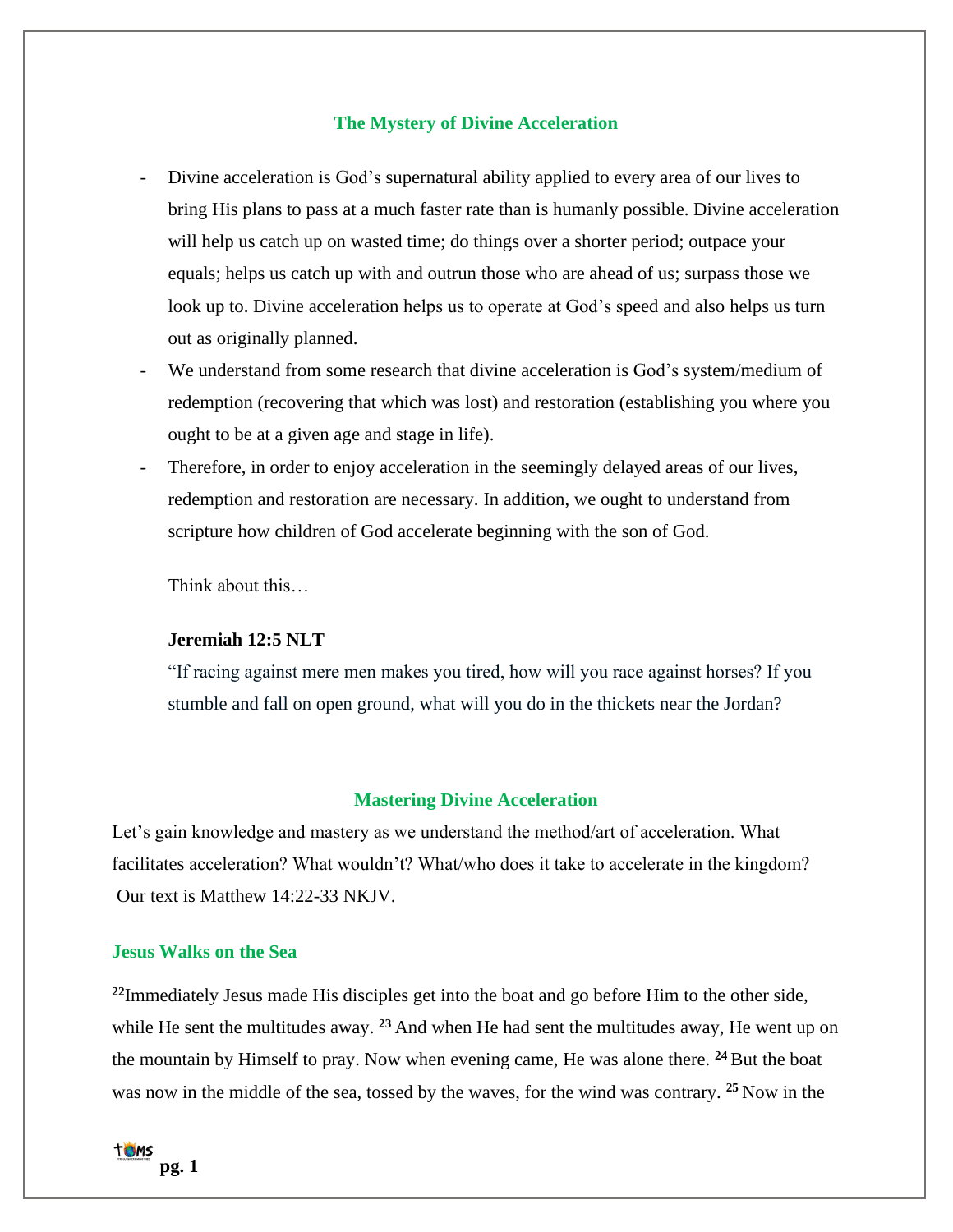fourth watch of the night Jesus went to them, walking on the sea. **<sup>26</sup>** And when the disciples saw Him walking on the sea, they were troubled, saying, "It is a ghost!" And they cried out for fear. <sup>27</sup> But immediately Jesus spoke to them, saying, "Be of good cheer! It is I; do not be afraid." **<sup>28</sup>** And Peter answered Him and said, "Lord, if it is You, command me to come to You on the water." **<sup>29</sup>** So He said, "Come." And when Peter had come down out of the boat, he walked on the water to go to Jesus. **<sup>30</sup>** But when he saw that the wind *was* boisterous, he was afraid; and beginning to sink he cried out, saying, "Lord, save me!" **<sup>31</sup>** And immediately Jesus stretched out *His* hand and caught him, and said to him, "O you of little faith, why did you doubt?" **<sup>32</sup>** And when they got into the boat, the wind ceased. <sup>33</sup> Then those who were in the boat came and worshiped Him, saying, "Truly You are the Son of God."

#### **What facilitates acceleration?**

- a) Faith and Prayer. Vs 22 A person of faith (one who believes in the word) prays. A prayerless Christian is a faithless Christian.
- b) Companionship. Vs 22-23a Knowing whom to keep company with and when to do so is key. Jesus was sandwiched between those He helped and those who helped Him. However, what He needed most was time alone with the Father in prayers.
- c) Patience. Vs 23 Patience is required when it comes to spending time in the presence of God. One word from His presence can/will propel you faster and further than your counterparts.
- d) No complaining. Vs 24 The turbulent surrounding circumstances do not define you neither does it determine how far you can go. An attitude of complaining will either keep you stagnant or decelerate (slow) you down. Quit looking at your circumstances.
- e) Make God (study of the word and prayer) priority. Vs 25-28 When you do, you will stride where others try to survive.

- It is impossible to do what Jesus did in public if you have not done what he did in private.

- Acceleration requires Sight, Stamina and Stability. Jesus executed all three qualities, and these are qualities that come as a result of prayer. Yet, Peter wanted to demonstrate in public (walking on water) what Jesus acquired in private. No wonder he sank.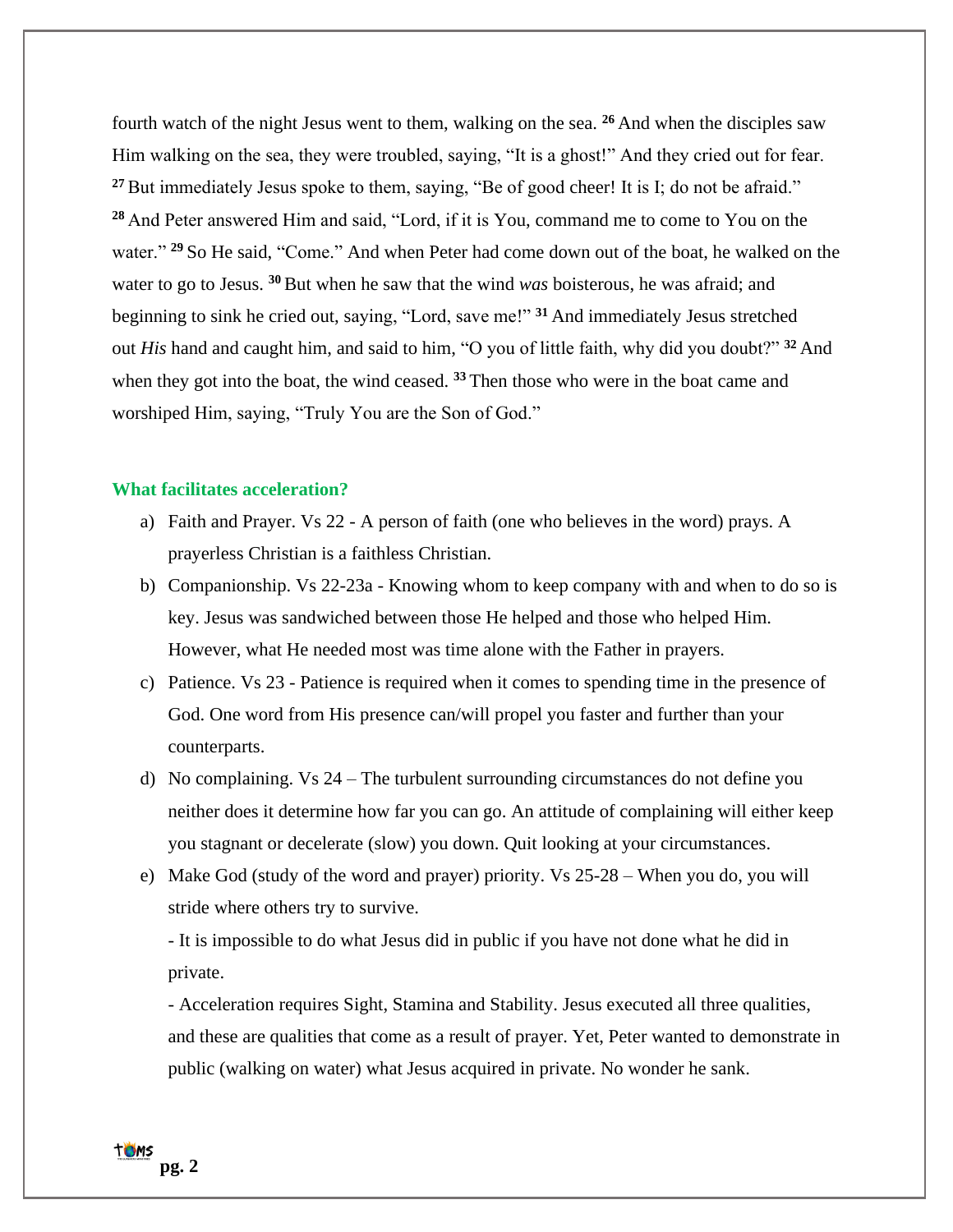\*Sight – prayer gives you different set of lenses – where others see obstacles, you see opportunities.

\*Stamina – Peter walked only so far and sank. (Prayer is a fueling station and because Jesus prayed, He was able to walk all the way into the boat (without sinking).) \*Stability – Jesus was stable and able to handle the weight of Peter. Remember, Jesus too was walking on the water just like Peter, however Jesus was able to handle the weight of Peter while still walking on water. Vs 30-33

## A) Honor

Jesus honored John the Prophet (commonly known as John the Baptist). By submitting to being baptized.

Jesus' ministry was completed in 31/2 years.

### **Good speed Vs. Bad Speed**

Genesis 24:12 KJV

And he said, O LORD God of my master Abraham, I pray thee, send me **good speed** this day, and shew kindness unto my master Abraham.

### **Speed Breakers**

# • Unbelievers

**Distraction** 

Heb 12:1- the sin of idolatory, fornication/adultery, pride

Distraction through association (since they came, what have they added to or subtracted from

your life

Spirit of competition

Wind of destruction and wind of persecution (makes you run the opposite direction of your speed

- Elijah asked God to kill him.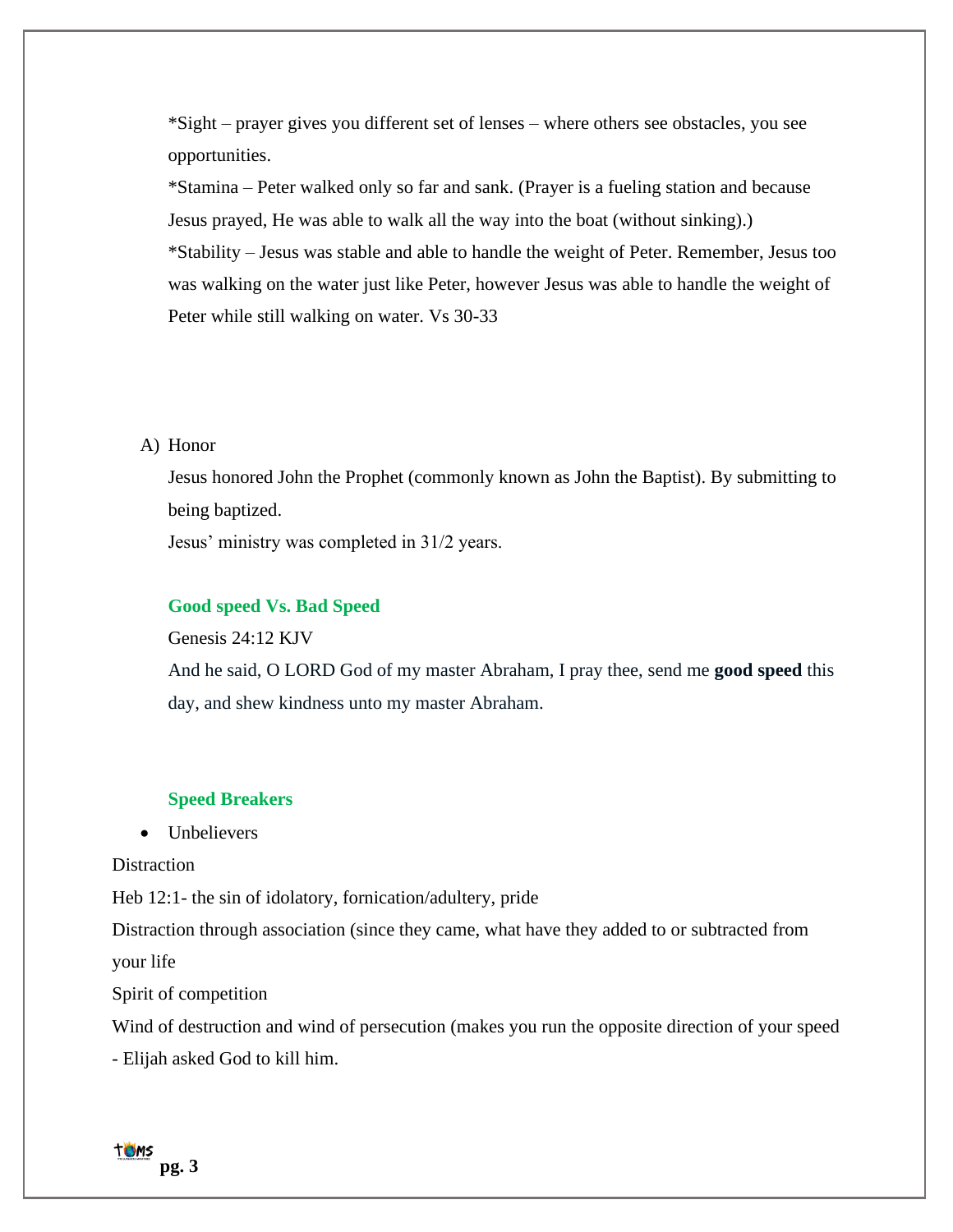## **Song by - Acceleration Encounter Us Holy Spirit | New Wine (YouTube)**

This is my season of acceleration, acceleration, acceleration And It's been given by his revelation, revelation, revelation

If you can see it God will put it into motion Open your eyes now Step into your season

Acceleration in the supernatural Acceleration in the supernatural

I'm moving forward Nothing's going hold me back

This wave is supernatural Faith is my reality There's no stopping now! There's no stopping now! There's no stopping now!

Acceleration in the supernatural Acceleration in the supernatural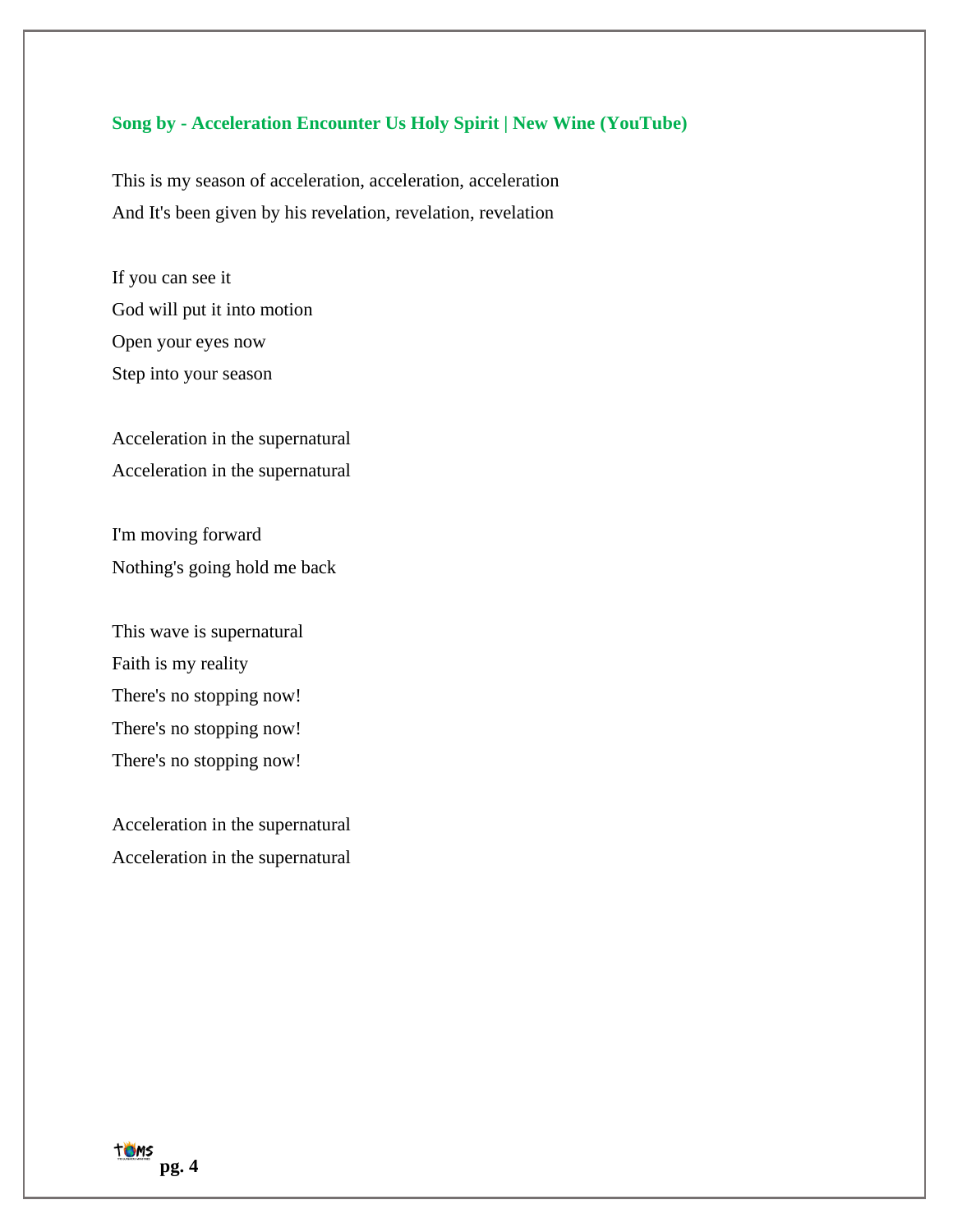### **Prayer for Divine Acceleration**

Father, we are in a season of acceleration where you have assured us from Amos 9:13 (NLT) that "The time will come," says the Lord, "when the grain and grapes will grow faster than they can be harvested. Then the terraced vineyards on the hills of Israel will drip with sweet wine!

We receive this word and we run with it. We diligently position ourselves in the place of prayer and the study of the word as we anticipate the experience of divine acceleration. We will not allow ourselves to be distracted by the wrong companions, or the turbulence around us. Neither will we be impatient nor give room for complains or complainers. We will jealously guard the atmosphere around us.

We receive relevant speed to move in the direction of purpose, on purpose in order to win; to know our ground; and to move when it is necessary.

And because we know that divine acceleration is available to us, we receive it in the name of Jesus.

We desire to be satisfied early (Psalm 90:14 KJV), therefore, we stay tuned to your leadership.

Like Abraham's servant, we pray thee that you send us good speed this day and show us your kindness (Genesis 24:12 KJV).

Like Joseph, we receive a 24hours change of status, from prisoner to prime minister and a change of address, from prison to palace. (Genesis 41:14-46).

Like Mordecai, we declare that for the sake of justice, our positions are changing speedily and we will rule from a place of significant influence (Esther 8).

Like Jesus who turned water into wine (John 2:1-11), we declare a speedy turnaround of the tasteless areas of our lives to tastiness.